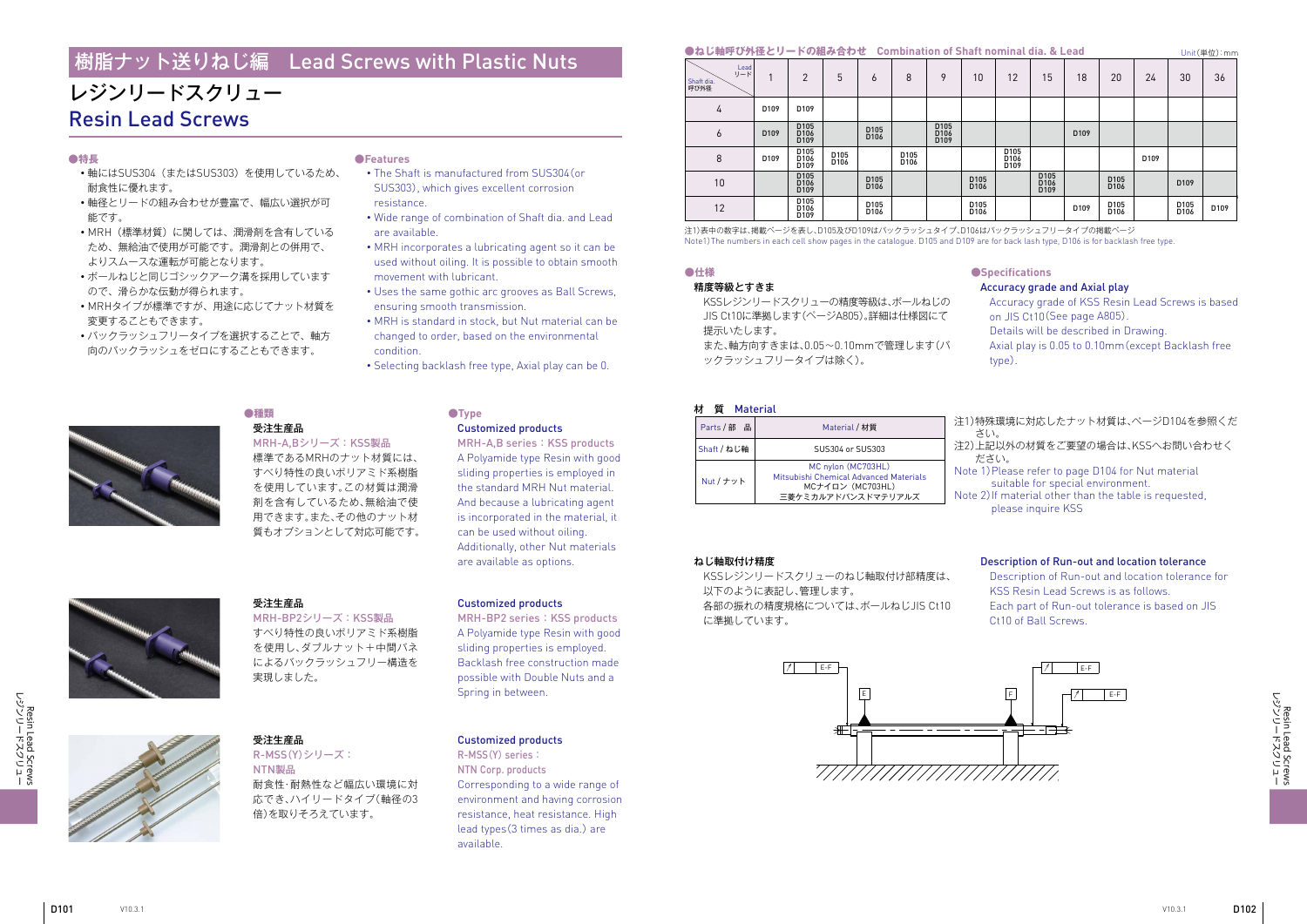フツソコーホメクコョー Resin Lead Screws

Resin Lead Screws<br>レジンリードスクリュー

#### **●技術データ**

#### ねじ溝形状

ねじ軸の溝形状は、ゴシックアーク形状です。弊社の ボールねじに使用している溝形状と基本的に同じです。

## **●Technical Data**

#### Thread groove profile

KSSレジンリードスクリューの機械効率 n(%)は下式 で計算できます。実測値から統計処理された機械効率の 期待値は、20~50%です。

The thread grooves are of a gothic arc design. This is basically the same as those used in our Ball Screws.

#### 機械効率

Mechanical efficiency of KSS Resin Lead Screws η (%) can be calculated by the following formula. The expected "Mechanical efficiency" calculated from measurements is 20%-50%. Generally, as the Lead increases, "Mechanical efficiency" tends to be high. Please use this number as a reference.

#### Fa: 軸方向荷重 / Axial load(N)

 $\ell$  : ねじのリード / Screw Lead(m)

一般的にリードが大きくなると機械効率は大きくなる 傾向にあります。ひとつの目安としてご利用ください。

#### Mechanical efficiency

#### 使用限界FV値と耐久データ

・使用限界FV値

KSSレジンリードスクリューは、軸方向荷重(F)とね じ面の相対速度(V)の積をFV値と定義し、その使用可 否判断の目安としています。図 D-11は、MRH(材質: MC703HL)をナット材料に使用した場合の、無潤滑 運転が可能な使用限界FV値です。ご使用の際の参考 としてください。なお、潤滑剤の供給により、さらな る運転条件の向上が期待できます。

#### FV value limits on use and endurance data

・ FV value limits on use

For KSS Resin Lead Screws, the product of Axial Load and relative velocity of Screw surface is defined as FV, and this definition is reference to check if it is usable or not. Fig. D-11 is maximum FV which can be operated without lubricants in case of using Nut material MRH (Material : MC703HL).

Please use it as one of the reference. It is expected to improve operational condition by applying lubricants.

In case of  $FV < 5(N \cdot m/s)$ , stable operations were maintained. Operations under  $FV>10$  (N·m/s), maintaining stability was difficult Axial Load should be treated more carefully as to upper limits rather than relative speed.



#### Starting torque during operation / 走行中の起動トルク変化

#### ・予圧品(BP2タイプ)の耐久試験データ Endurance test data of Preloaded products(BP2 type)

型 式 / Model :φ10mm、リード / Lead = 6mm 負荷荷重 / Load : 無負荷 / None スピード / Speed : 1000rpm ストローク / Travel : 400mm(往復 / 2-way) 潤 滑/Lubricant:なし/None<br>耐久結果/Result : 100km走行 :100km走行後、異常なし After running 100km, operation were good. 起動トルク変化 / Starting Torque monitor: 右記参照 see Diagram right



◎ 優れる / superior

○ 使用可 / usable

△ やや劣る / relatively inferior

▲ 劣る / Inferior



Fig. D-11 : FV value limits

実験型式 / Model : MRH0805 潤 滑 / Lubricant:なし / None 運転評価 / Evaluation:

- ◎安定的な運転状態が長期に維持できた。 Stable operational conditions were maintained for the long term.
- ○運転状態は良好であるが、ナットに摩耗損傷が見受けられた。 Operation were good, but some wears were seen on the Nuts.
- △比較的短期間に運転が困難になった。 Operations became difficult in a relatively short time.
- ×早期に運転が困難になった。
- Operations became difficult in the short time.

FV<5(N・m/s)であれば安定した運転が得られる結果となりました。 FV>10 (N・m/s)の運転を安定して行うことは困難と言えます。 相対速度よりも、軸方向荷重の上限設定を厳しくするようにしてください。

$$
\eta = \frac{\text{Fa} \times \text{Q}}{\text{T} \times 2\pi} \times 100 \quad (\%)
$$

T :回転トルク / Rotational torque(Nm)

#### **●特殊品対応**

KSSレジンリードスクリューは、MCナイロン(MC703HL) をナットの標準材としていますが、以下のナット材につい ても対応いたします。

ねじ溝の形状については、台形ねじ、ACMEねじなどの特 殊対応も行っていますので、KSSまでご照会ください。 大量のご注文については、射出成形を前提とした材料を選 定することで、ナットのコストダウンが可能となります。

#### 表 D-12:製品別性能比較表 Table D-12: Product performance comparison

#### 図 D-13 :材料別評価 Fig. D-13 : Evaluation each material

#### **●Special products**

- Regarding KSS Resin Lead Screws, the standard material of Nut is MC nylon(MC703HL), but we also provide with the following Nut materials.
- Please inquire KSS if Trapezoidal thread and ACME thread are needed.
- In case of bulk order, it is possible to save the price to select material which is manufactured by injection molding.

| Product<br>製品名                | <b>MRH</b>                        | <b>MRS</b>                                             | <b>MRE</b>                              | <b>MRZ</b>                                        |
|-------------------------------|-----------------------------------|--------------------------------------------------------|-----------------------------------------|---------------------------------------------------|
| Classification<br>製品区分        | <b>Standard</b><br>標準在庫品          |                                                        | Customized<br>受注生産品                     |                                                   |
| Operating environment<br>使用環境 |                                   | Standard environment<br>標準環境                           |                                         | Special environment<br>特殊環境                       |
| Nut appearnce<br>ナット外観        |                                   |                                                        |                                         |                                                   |
| Material<br>材質                |                                   | Polyether<br>ether ketone type<br>ポリエーテル エーテルケトン系      |                                         |                                                   |
| Features<br>特長                |                                   | Flame resistance,<br>heat/water resistance<br>難燃性 耐熱水性 |                                         |                                                   |
| Other<br>その他                  | Good sliding properties<br>すべり特性良 |                                                        | Good electrical<br>conductivity<br>導電性良 | Food hygiene,<br>chemical resistance<br>食品衛生性 耐熱性 |
| Mechanical strength<br>機械的強度  | $\bigcirc$                        | $\bigcirc$                                             | $\bigcirc$                              | $\circledcirc$                                    |
| Heat resistance<br>耐熱性        | $\bigcirc$                        | ∩                                                      | $\bigcirc$                              | $\circledcirc$                                    |
| Wear resistance<br>耐摩耗性       | $\circledcirc$                    | $\circledcirc$                                         | $\circledcirc$                          | $\bigcirc$                                        |
| Chemical resistance<br>耐薬品性   | $\bigcirc$                        | $\bigcirc$                                             | $\bigcirc$                              | $\circledcirc$                                    |
| Machinability<br>機械加工性        | $\circledcirc$                    | $\circledcirc$                                         | $\circledcirc$                          | ∩                                                 |

Heat resistance / 耐熱性

**MRH, MRS, MRF**  $-MRZ$ 

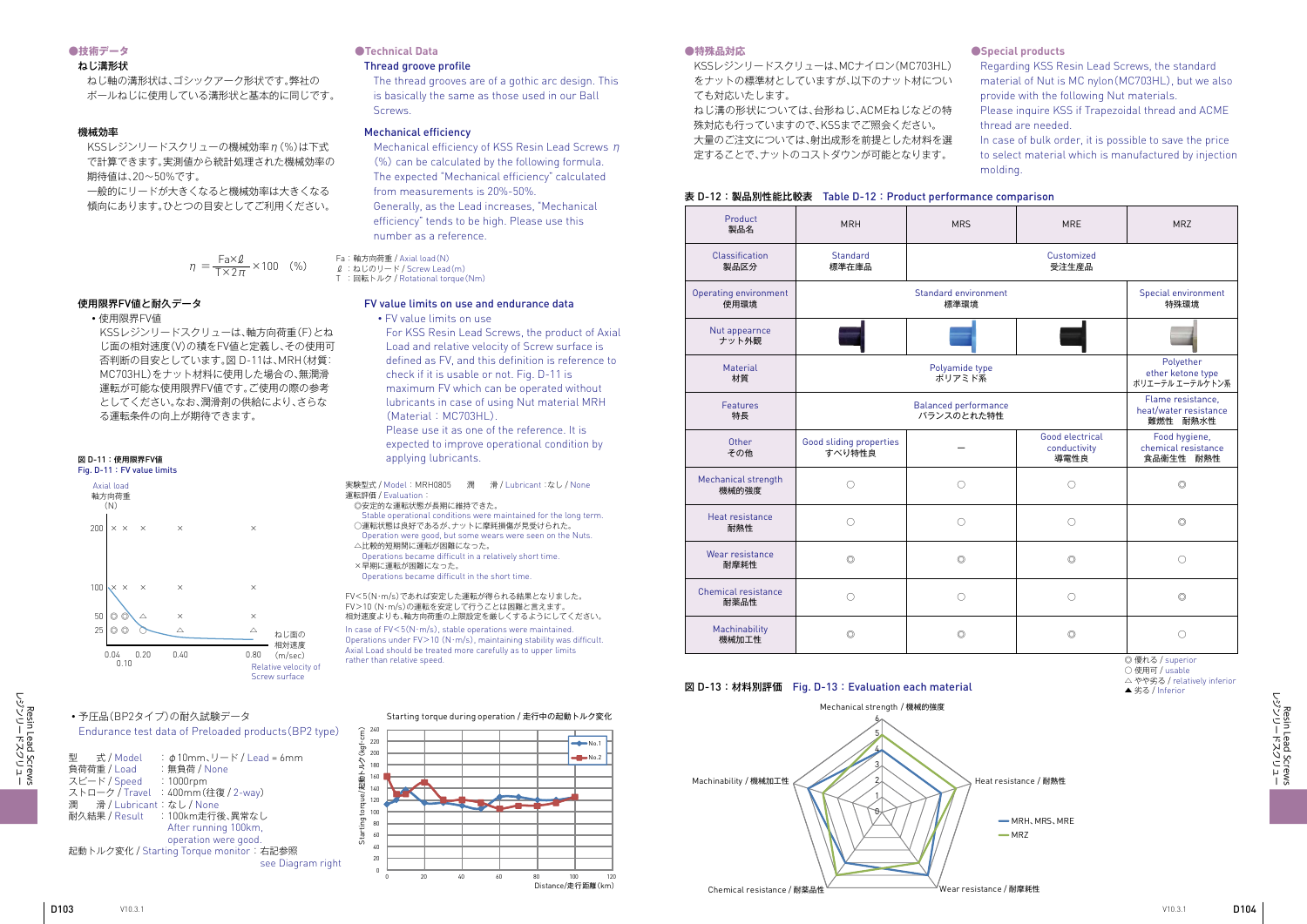Resin Lead Screws<br>レジンリードスクリュー フツソコードメクフュー Resin Lead Screws

フツソコーホメクコョー Resin Lead Screws

Resin Lead Screws<br>レジンリードスクリュー

ο<br>ΦD - 0 -0.5

 $U_{\text{init}}(\mathbb{H}/\mathbb{H})$ :mm



T



#### **●寸法表 Dimension table**

呼び番号の構成 Model number notation

①Nut model

②Screw Shaft nominal diameter(mm)

③Lead(mm)

④Flange configuration

A : 2 holes …… Only products with φ6mm



B : 4 holes

⑤Screw thread length(mm)

⑥Thread direction(Right-hand only) ⑦Screw Shaft total length(mm)

⑧ Number of Nut

(Example : N2 means 2 Nuts on a Shaft. There is no notation when 1 Nut.)

# MRH-A,Bシリーズ(受注生産品) MRH-A,B series(Customized Products)

|                               |                  |                |                 |                         |        |    |    |   |         |     |                                  |    | $U(III)$ $+1$ $1$ $1$ $1$ $1$ $1$ $1$ $1$                           |
|-------------------------------|------------------|----------------|-----------------|-------------------------|--------|----|----|---|---------|-----|----------------------------------|----|---------------------------------------------------------------------|
|                               |                  |                | Screw Shaft ねじ軸 |                         |        |    |    |   | Nut ナット |     |                                  |    |                                                                     |
| Model<br>型式                   | Dia.<br>呼び径<br>d | Lead<br>リード    | Root dia.<br>谷径 | No. of<br>threads<br>条数 | $\Box$ | н  | Df | F | P.C.D   | X   | <b>Nut</b><br>type<br>ナット<br>タイプ | T  | Standard<br>Shaft length<br>標準軸長                                    |
| <b>MRH0602A</b>               |                  | $\overline{2}$ | 5.1             | 1                       |        |    |    |   |         |     |                                  |    |                                                                     |
| <b>MRH0606A</b>               | 6                | 6              | 5.2             | $\overline{2}$          | 10     | 14 | 20 | 3 | 15      | 3.1 | A                                | 10 | 300                                                                 |
| <b>MRH0609A</b>               |                  | 9              | 5.3             | 4                       |        |    |    |   |         |     |                                  |    |                                                                     |
| <b>MRH0802B</b>               |                  | $\overline{2}$ | 6.6             | 1                       |        |    | 26 |   | 20      | 3.6 | B                                |    | 400                                                                 |
| <b>MRH0805B</b>               | 8                | 5              | 6.6             | $\overline{2}$          | 13     | 16 |    |   |         |     |                                  | 17 |                                                                     |
| <b>MRH0808B</b>               |                  | 8              | 6.7             | $\overline{2}$          |        |    |    |   |         |     |                                  |    |                                                                     |
| <b>MRH0812B</b>               |                  | 12             | 6.7             | 4                       |        |    |    |   |         |     |                                  |    |                                                                     |
| <b>MRH1002B</b>               |                  | $\overline{2}$ | 8.6             | 1                       |        |    | 28 | 4 | 22      |     |                                  | 19 | 500                                                                 |
| <b>MRH1006B</b>               |                  | 6              | 8.4             | $\overline{2}$          |        |    |    |   |         |     |                                  |    |                                                                     |
| <b>MRH1010B</b>               | 10               | 10             | 8.4             | $\overline{2}$          | 15     | 20 |    |   |         |     |                                  |    |                                                                     |
| <b>MRH1015B</b>               |                  | 15             | 8.4             | 4                       |        |    |    |   |         |     |                                  |    |                                                                     |
| <b>MRH1020B</b>               |                  | 20             | 8.7             | 4                       |        |    |    |   |         |     |                                  |    |                                                                     |
| <b>MRH1202B</b>               |                  | $\overline{2}$ | 10.6            | 1                       |        |    |    |   |         |     |                                  |    |                                                                     |
| <b>MRH1206B</b>               |                  | 6              | 10.4            | $\overline{2}$          |        |    |    |   |         |     |                                  |    |                                                                     |
| <b>MRH1210B</b>               | 12               | 10             | 10.4            | $\overline{2}$          | 18     | 24 | 31 |   | 25      |     |                                  | 20 | 600                                                                 |
| <b>MRH1220B</b>               |                  | 20             | 10.4            | 6                       |        |    |    |   |         |     |                                  |    |                                                                     |
| <b>MRH1230B</b>               |                  | 30             | 10.4            | 8                       |        |    |    |   |         |     |                                  |    |                                                                     |
| 注1)ねじ軸の追加工は、KSSにて行うことをお奨めします。 |                  |                |                 |                         |        |    |    |   |         |     |                                  |    | Note 1) Additional machining of Screw Shafts should be performed by |

注1)ねじ軸の追加工は、KSSにて行うことをお奨めします。 KSS以外で追加工を行った場合は、追加工後の精度保証はいたしかねます ので、ご了承ください。

注2) KSS以外で追加工する場合、追加工時にはナットをねじ軸から外し、追加 工後には、ねじ軸に付着したごみ等を清浄な白灯油などできれいに洗浄し てください。

KSS以外で追加工を行った場合は、追加工後の精度保証はいたしかねます ので、ご了承ください。

注3)ねじ軸端末径は、ねじ軸の谷径以下、ねじ長さは、1mm単位で指定してく ださい。

注4)巻方向は、右ねじのみです。

注5)ねじ軸単体、ナット単体での販売はいたしません。

KSS. Note that accuracy cannot be guaranteed if additional machining is performed by someone other than KSS. Note 2) When additional end-journal machining is performed by someone other than KSS, always remove the Nut from the Screw Shaft. After machining, wash away any debris on the Screw Shaft with clean refined kerosene or similar material. Note 3) The Shaft end diameter should be smaller than the Screw Shaft Root diameter, and the Screw thread length should be specified

- in 1mm unit. Note 4) Only Right-hand thread is available.
- Note 5) Screw Shafts and Nuts are not sold separately.

#### **●寸法表 Dimension table**

呼び番号の構成 Model number notation

# MRH-BP2シリーズ(受注生産品) MRH-BP2 series (Customized Products)

|             |                  |                | Screw Shaft ねじ軸 |                         | Nut ナット                   |    |    |   |       |          |    |                                  |
|-------------|------------------|----------------|-----------------|-------------------------|---------------------------|----|----|---|-------|----------|----|----------------------------------|
| Model<br>型式 | Dia.<br>呼び径<br>d | Lead<br>リード    | Root dia.<br>谷径 | No. of<br>threads<br>条数 | $\Box$                    | L. | Df | F | P.C.D | $\times$ | T  | Standard<br>Shaft length<br>標準軸長 |
| MRH0602BP2  |                  | 2              | 5.1             | 1                       |                           |    |    |   |       |          |    |                                  |
| MRH0606BP2  | 6                | 6              | 5.2             | $\overline{2}$          | 13                        | 20 | 26 |   | 20    |          | 17 | 300                              |
| MRH0609BP2  |                  | 9              | 5.3             | 4                       |                           |    |    |   |       |          |    |                                  |
| MRH0802BP2  |                  | $\overline{2}$ | 6.6             | 1                       |                           |    | 28 |   | 22    |          |    |                                  |
| MRH0805BP2  | 8                | 5              | 6.6             | $\overline{c}$          | 15<br>$\overline{2}$<br>4 | 23 |    |   |       |          | 19 | 400                              |
| MRH0808BP2  |                  | 8              | 6.7             |                         |                           |    |    | 4 |       | 3.6      |    |                                  |
| MRH0812BP2  |                  | 12             | 6.7             |                         |                           |    |    |   |       |          |    |                                  |
| MRH1002BP2  |                  | $\overline{2}$ | 8.6             | $\mathbf{1}$            |                           | 30 | 31 |   |       |          | 20 | 500                              |
| MRH1006BP2  |                  | 6              | 8.4             | $\overline{2}$          | 18                        |    |    |   | 25    |          |    |                                  |
| MRH1010BP2  | 10               | 10             | 8.4             | $\overline{2}$          |                           |    |    |   |       |          |    |                                  |
| MRH1015BP2  |                  | 15             | 8.4             | 4                       |                           |    |    |   |       |          |    |                                  |
| MRH1020BP2  |                  | 20             | 8.7             | 4                       |                           |    |    |   |       |          |    |                                  |
| MRH1202BP2  |                  | $\overline{2}$ | 10.6            | $\mathbf{1}$            |                           |    |    |   |       |          |    |                                  |
| MRH1206BP2  |                  | 6              | 10.4            | $\overline{2}$          |                           |    |    |   |       |          |    |                                  |
| MRH1210BP2  | 12               | 10             | 10.4            | $\overline{2}$          | 23                        | 38 | 41 | 5 | 33    | 4.8      | 25 | 600                              |
| MRH1220BP2  |                  | 20             | 10.4            | 6                       |                           |    |    |   |       |          |    |                                  |
| MRH1230BP2  |                  | 30             | 10.4            | 8                       |                           |    |    |   |       |          |    |                                  |

注1)ねじ軸の追加工は、KSSにて行うことをお奨めします。

注2)ねじ軸端末径は、ねじ軸の谷径以下、ねじ長さは、1mm単位で指定してく ださい。

注3)巻方向は、右ねじのみです。

注4)ねじ軸単体、ナット単体での販売はいたしません。

注5)ばね圧変更(標準より小または大)をご希望の場合は、別途ご照会ください。 注6)主外部荷重は、上図の矢印の方向となるような使用方法をお奨めします。

Note 1) Additional machining of Screw Shafts should be performed by KSS. Note that accuracy cannot be guaranteed if additional machining is performed by someone other than KSS.

Note 2) The Shaft end diameter should be smaller than the Screw Shaft Root diameter, and the Screw thread length should be specified in 1mm unit.

Note 3)Only Right-hand thread is available.

Note 4)Screw Shafts and Nuts are not sold separately.

Note 5) Please inquire regarding spring tension(lower or higher than standard is available).

Note 6) It is recommended that the main external load is in the direction as indicated by the arrow in the Figure above.

Unit(単位):mm





①ナット形式記号 ②ねじ軸呼び外径(mm)

③リード(mm) ④フランジ形状

B : 2面カット(4つ穴) ⑤バックラッシュフリー記号

P2 :標準設定 ⑥ねじ部長さ(mm) ⑦巻方向(右のみ) ⑧ねじ軸全長(mm)



①Nut model ②Screw Shaft nominal diameter(mm) ③Lead(mm) ④Flange configuration B : 2 flat faces(4 holes) ⑤ Backlash free mark P2 : Standard Preload ⑥ Screw thread length(mm) ⑦Thread direction(Right-hand only) ⑧ Screw Shaft total length(mm)



- 
- 
- 
- 
- 
- 
-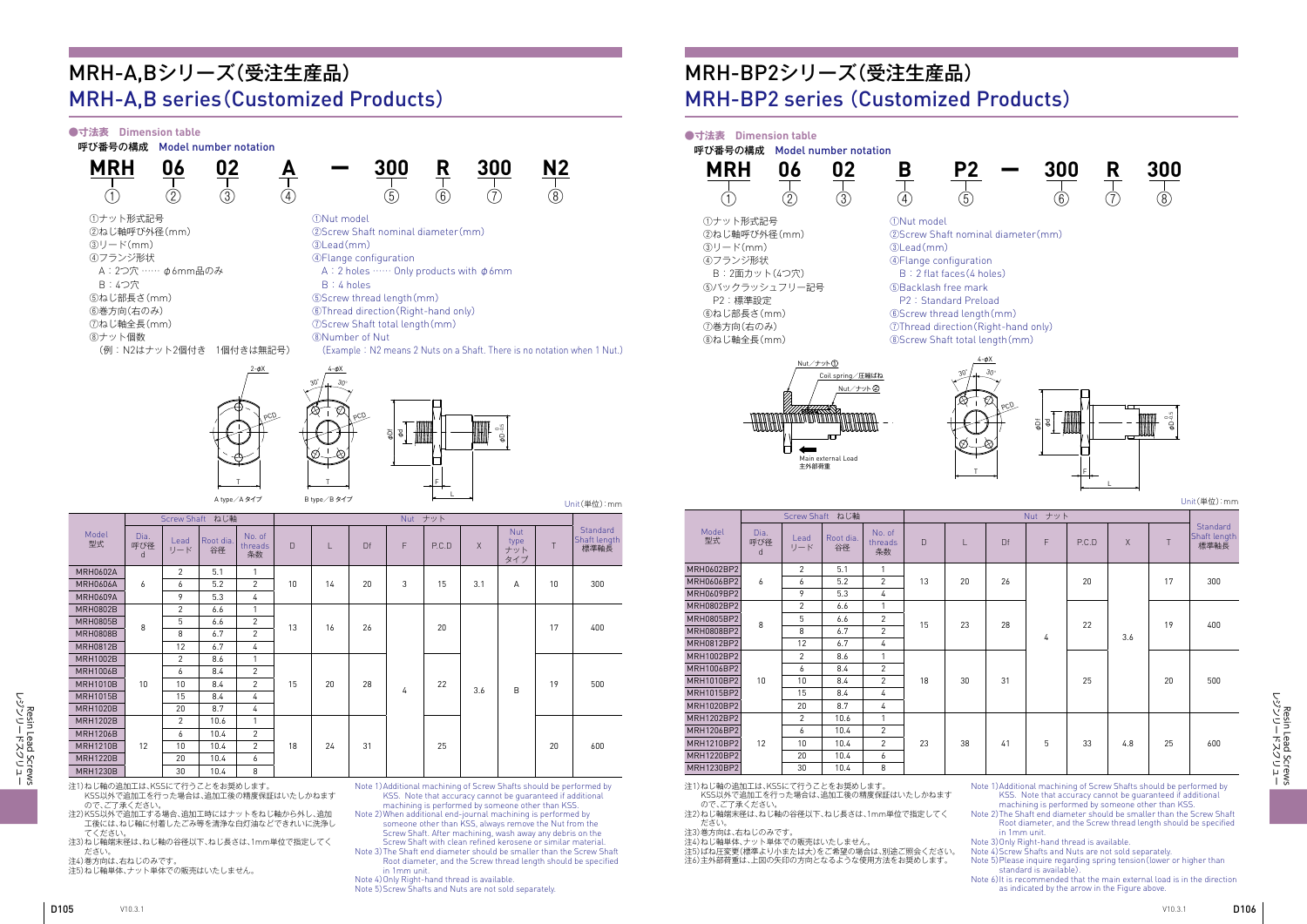

#### ミニチュア 樹脂すべりねじ(ベアリー商品) Miniature Plastic Lead Screws(BEAREE products)

# R-MSS (Y)シリーズ R-MSS (Y) Series



●ベアリーはNTNの登録商標です。 BEAREE product is NTN registered trademark.

・幅広い環境で使用できます。

- ねじ面の仕上がりが滑らかでリードが大きいため、逆作動が容易です。 ・ボールねじに比較して低騒音です。
- 
- ・Wide use:Because Screw surfaces are smooth and its lead is high, the back drive operation can be easy.
- ・低摩擦の樹脂ナットにより高いねじ効率が得られます。
- ・Low operation noise compared with Ball Screws.
- ・Due to the Nuts with low friction, the Screw efficiency is high.

**●特長**

ベアリーAS5000(PPS樹脂:ポリ フェニレンサルファイド)製のナッ トとステンレス(SUS304)製のね じ軸の組合せにより幅広い環境で 使用できる、低騒音すべりねじです。

#### **●Features**

BEAREE AS5000 (PPS Resign: Poly Phenylene Sulfide) Nuts and Stainless (SUS304) Shafts are employed. This Lead Screw with low operating noise is able to be used as wide use.

#### **●仕様 Specifications**

#### **●材料特性表 Material characteristics**

| Type / 形式                       | Single Nut with Flange / フランジ付きシングルナット                                                                                        |
|---------------------------------|-------------------------------------------------------------------------------------------------------------------------------|
| Nut material / ナット材質            | BEAREE AS5000 / ベアリー AS5000                                                                                                   |
| Shaft material / ねじ軸材質          | JIS : SUB304                                                                                                                  |
| Axial play / 軸方向すきま             | 50 μ m or less (lead 1mm, 2mm) / 50 μ m 以下 (リード 1mm, 2mm)<br>100 μ m or less (more than lead 2mm) / 100 μ m 以下 (リードが 2mmを超える) |
| Accuracy grade / 精度等級           | Ct10 (JISB1192-3)                                                                                                             |
| Cumulative lead error / 累積リード誤差 | ±0.21/300mm                                                                                                                   |

|                                      | AS5000                                |
|--------------------------------------|---------------------------------------|
| Specific gravity / 比重                | 1.53                                  |
| Hardness / 硬さ                        | 80 Durometer / デュロメータ                 |
| Tensile strength / 引張強度              | 51Mpa                                 |
| Elongation / 伸び                      | 3%                                    |
| Bending strength / 曲げ強度              | 61Mpa                                 |
| Water absorption rate / 吸水率          | 0.05%                                 |
| Linear Expansion coefficient / 線膨張係数 | 8.1 x 10 <sup>-5</sup> / $^{\circ}$ C |
| Maximum temperature / 使用限界温度         | 230°C                                 |

#### **●注意事項**

1)潤滑

・MRHシリーズナットの標準材であるMCナイロンには、油が含有されていますが、ご使用条件によっては、異音や早期 摩耗を引きおこすことがあります。この場合は、摺動性向上のための表面処理(ねじ軸)やグリースの併用をお奨めし ます。

2)軸端追加工

- ・ねじ軸の追加工は、KSSにて行うことをお奨めします。KSS以外で追加工を行った場合は、追加工後の精度保証はいた しかねますので、ご了承ください。
- ・追加工時にはナットをねじ軸から外し、追加工後には、ねじ軸に付着したごみ等を清浄な白灯油などできれいに洗浄 してください。なお、バックラッシュフリータイプのナットは、ねじ軸から取り外すと予圧再現が困難ですので、KSS に追加工を申しつけください。

#### 3)取扱い、使用上の注意

- ・精密部品ですので、衝撃を与えないでください。
- ・バックラッシュフリータイプのナットは、絶対に分解しないでください。
- ・保管される場合は、KSSオリジナルの梱包状態で保管してください。無用に梱包を開いたり、内部包装を破いたりしな いでください。ごみ侵入の原因となり、機能の低下を引き起こすことがあります。
- ・製品を落下させた場合は、構成部品の損傷による機能の低下が考えられますので、KSSによるチェックが必要です。 ご返却いただければ、有償にて再検査いたします。
- ・使用限界温度は、通常80℃以下として設計されています。これを超える場合は、KSSにお問い合わせください。
- ・レジンリードスクリューは、軸方向に推力を発生する機械要素であり、ラジアル(径方向)荷重を受ける構造になって いません。ラジアル荷重が負荷されると早期摩耗、損傷の原因となりますので、他の直動機器との併用でレジンリード スクリューにラジアル荷重が負荷されないようにしてください。
- ・ねじ軸を支持する軸受部、ナットを取付けるブラケットのはめあい、芯違い、ナット取付面の直角度など、取付け各部 の精度不良はレジンリードスクリューに悪影響を与えます。関係部品の寸法精度、形状精度、および組立精度には十分 ご注意ください。

#### **●Caution**

1)Lubrication

・ MC Nylon which is standard Nut material of MRH series includes oil, but depending on operating condition, abnormal noise or wearing at early stage might occur. In that case, surface treatment on shaft or grease applying are recommended.

2)Additional end-journal machining

- ・ Additional machining of Screw Shaft should be performed by KSS. Note that accuracy cannot be guaranteed if additional end-journal machining is performed by someone other than KSS.
- ・ Remove the Nut from the Screw Shaft for additional machining. After machining, wash away any debris on the Screw Shaft with clean refined kerosene or similar material. For Backlash free type, it is difficult to reproduce Preload if Nut is removed. We will do additional machining when needed.

3) Handling and use precaution.

- ・ Do not subject to sudden impact, as this is a precision part.
- ・ Do not disassemble Backlash free type Nut.
- ・ When storing the products, please store in the original wrapping. Do not open the wrapping or tear the inner wrapping until ready to use. Dust may get inside the wrapper and may cause a decline in functionality.
- ・ If the products falls, loss of functionality due to damage to component parts may result. Please send products back to KSS so that we can check the products. There will be a charge for this service.
- ・ This product has been designed for normal use in temperatures under 80℃. In case of exceeding 80℃, please ask KSS.
- ・ Resin Lead Screws are mechanical components that generates thrust toward the axis. It is not constructed to accept Radial Load (Radial direction). This may result in wear and damage at an early stage. Therefore, there should be no Radial Load on the Resin Nut parts, take care to set up with other linear equipment for Radial Load.
- ・ Coarse mounting accuracy such as misalignment of Nut bracket and Support Bearing, perpendicularity of Nut mounting face, will affect Resin Lead Screws performance, so be careful with the mounting accuracy.